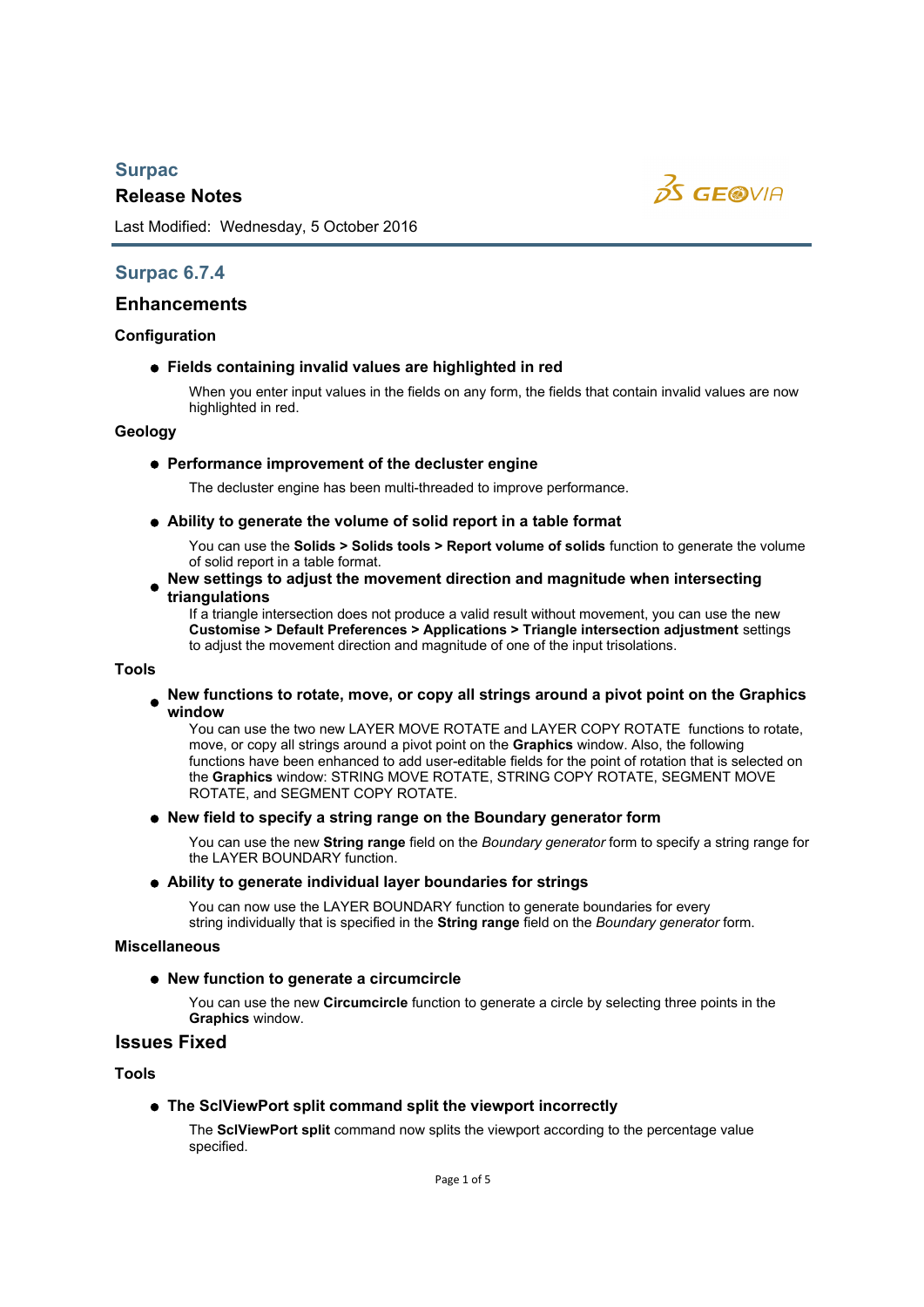# *The drill and blast databases created were not recorded in macros*

Macros now records the creation of drill and blast databases.

*An inaccurate line of intersection was generated if there were overlapping triangles in the DTMs*

If there are overlapping triangles in the DTMs, when you use the INTERSECT DTMS function (graphically and file based), an accurate line of intersection is now generated. A *Feedback Progress* bar has also been added.

# *The CAD IMPORT function created incorrect data points at zero coordinates*

The CAD IMPORT function now creates only the data points available in the import file at zero coordinates.

### *On the MODIFY AN EXISTING MAP form, pressing the Esc key caused Surpac to exit unexpectedly*

On the *MODIFY AN EXISTING MAP* form, when you edit a map and then press Esc, Surpac no longer exits unexpectedly.

*Unwanted lines were displayed instead of markers and labels*

When you use the *Autoplot* function for planes, unwanted lines are no longer displayed instead of markers and labels.

# *Trimming and Clipping functions were delayed when processing large data sets*

The performance of the *Trimming* and *Clipping* functions have been improved to avoid delays when processing large data sets.

# *VRML is not exported when colour by attribute was of character type*

When the *Attribute to colour by* is of a character type, you can now export block model outer shells to VRML.

# *The LAYER BOUNDARY function produced counterclockwise concave boundaries*

The LAYER BOUNDARY function now produces clockwise concave boundaries.

# *The registration file was not saved to the specified directory*

The IMAGE DRAPE function now saves the registration file to the specified directory.

# *Configuration*

# *VRML output was displayed incorrectly in the Cortona3D viewer*

The VRML output is now displayed correctly in the Cortona3D viewer.

# *Files in a subfolder of the working directory were not accessible*

You can now access the files that are in a subfolder of the working directory.

*Dynamic 2D grids were not refreshed correctly while zooming using the software driver*

When you start Surpac using the software driver, the dynamic 2D grids now refreshes correctly when you zoom in and out.

# *Help not opened in the required browser*

You can now open the Help in the required browser. You can use the *Customise > Default preferences > System Options > External viewers and editors > Web browser* settings to define the required browser.

# *JIDE upgraded to the latest version*

Surpac has been upgraded to JIDE version 3.6.13.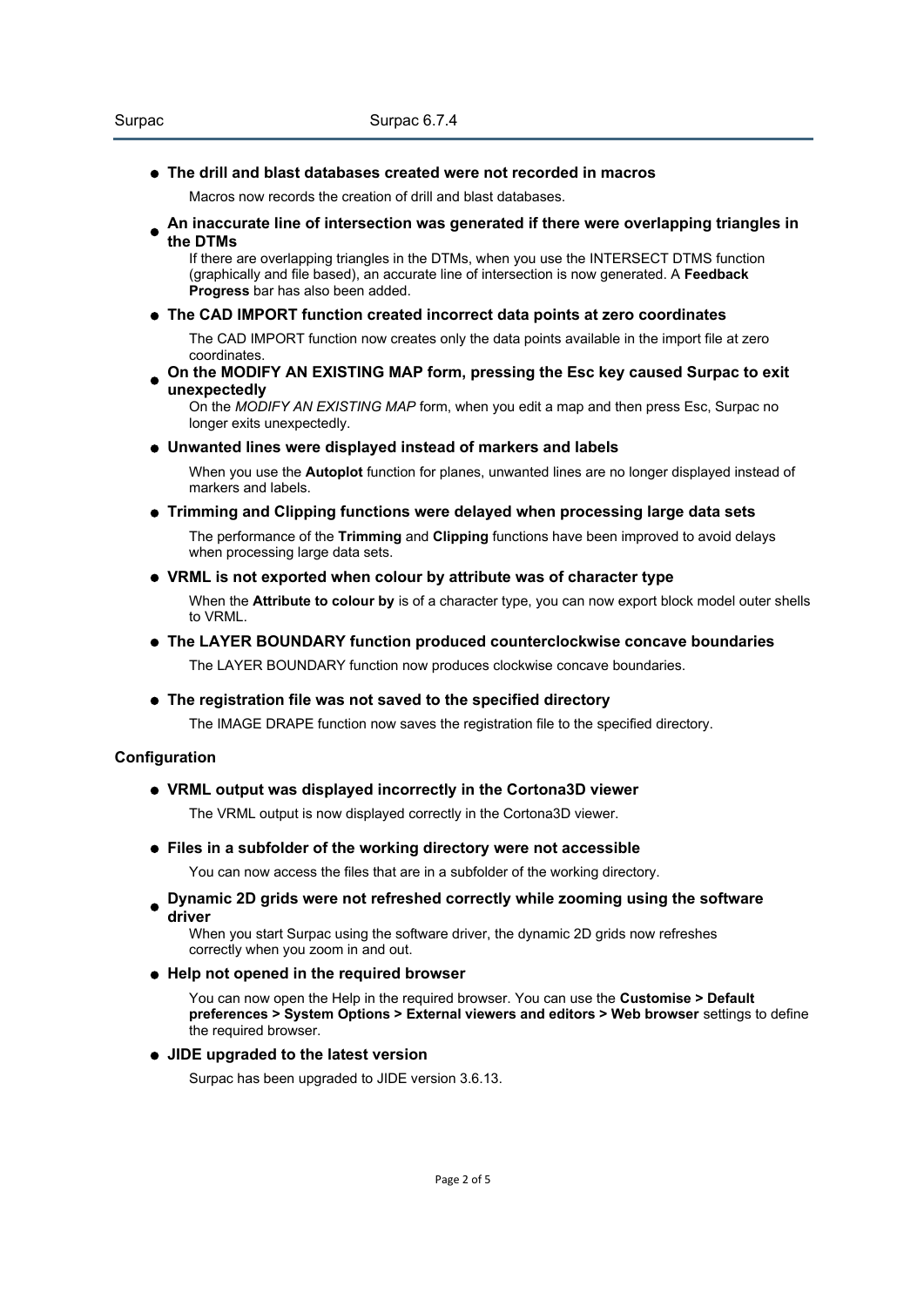### *Unable to read Micromine .dat files*

The Micromine plug-in has been updated to read all Micromine *.dat* files. Micromine *.dat* files are typically string and triangulation files, but may also include block models. You can now read and write Micromine block models. The Micromine *.tridb* file, which is the current triangulation format, is now supported.

#### *UI components truncated on the Define string groups form*

When you translate the *Define string groups* form to other languages, the UI components on this form are no longer truncated.

### *Engineering*

#### *Holes downloaded from a database had precision errors in the hole angles*

When you download holes from a database, the hole angles no longer have precision errors.

*The Customised firing options did not have tick status*

The *Allow reselection for blast hole* and *Show Parameters for each row* functions of the *Customised firing options* menu now have a tick status when active.

*The BLAST EXTEND SINGLE function displayed spurious error message*

The BLAST EXTEND SINGLE function no longer displays a spurious error message.

*The calculated field values were not displayed as labels*

The calculated field values in a database are now displayed as labels on the *Graphics* window.

*An error message appeared when creating single holes with the snap to point mode*

When you create single blast holes with the snap to point mode, an error message no longer appears.

*Using the BLAST SINGLE function after the BLAST DELETE ALL function caused Surpac to exit unexpectedly*

When you use the BLAST SINGLE function after the BLAST DELETE ALL function, Surpac no longer exits unexpectedly.

*The bearing and dip values were not updated by the BLAST EXTEND SINGLE function* The BLAST EXTEND SINGLE function now updates the bearing and dip values.

# *Geology*

*Whittle models were imported incorrectly*

When the block size of a Whittle model is the same as the block size of the Surpac model, you can now import the Whittle models correctly.

*Running the BM REBLOCK function using a macro caused Surpac to exit unexpectedly*

When you run the BM REBLOCK function using a macro, Surpac no longer exits unexpectedly.

*The OUTERSECT/INTERSECT/UNION functions generated invalid solids in some scenarios*

When you use the OUTERSECT/INTERSECT/UNION functions on solids, valid solids are now generated for a greater number of scenarios. A *Feedback Progress* bar has also been added.

*Block models were not open for constraints with invalid imported attributes*

You can now open block models that contain constraints with invalid imported attributes.

*The basic statistical parameters were reported incorrectly*

The *Trend Analysis* function now reports the basic statistical parameters correctly. When there are insufficient samples, *Not calculated* is shown in the report.